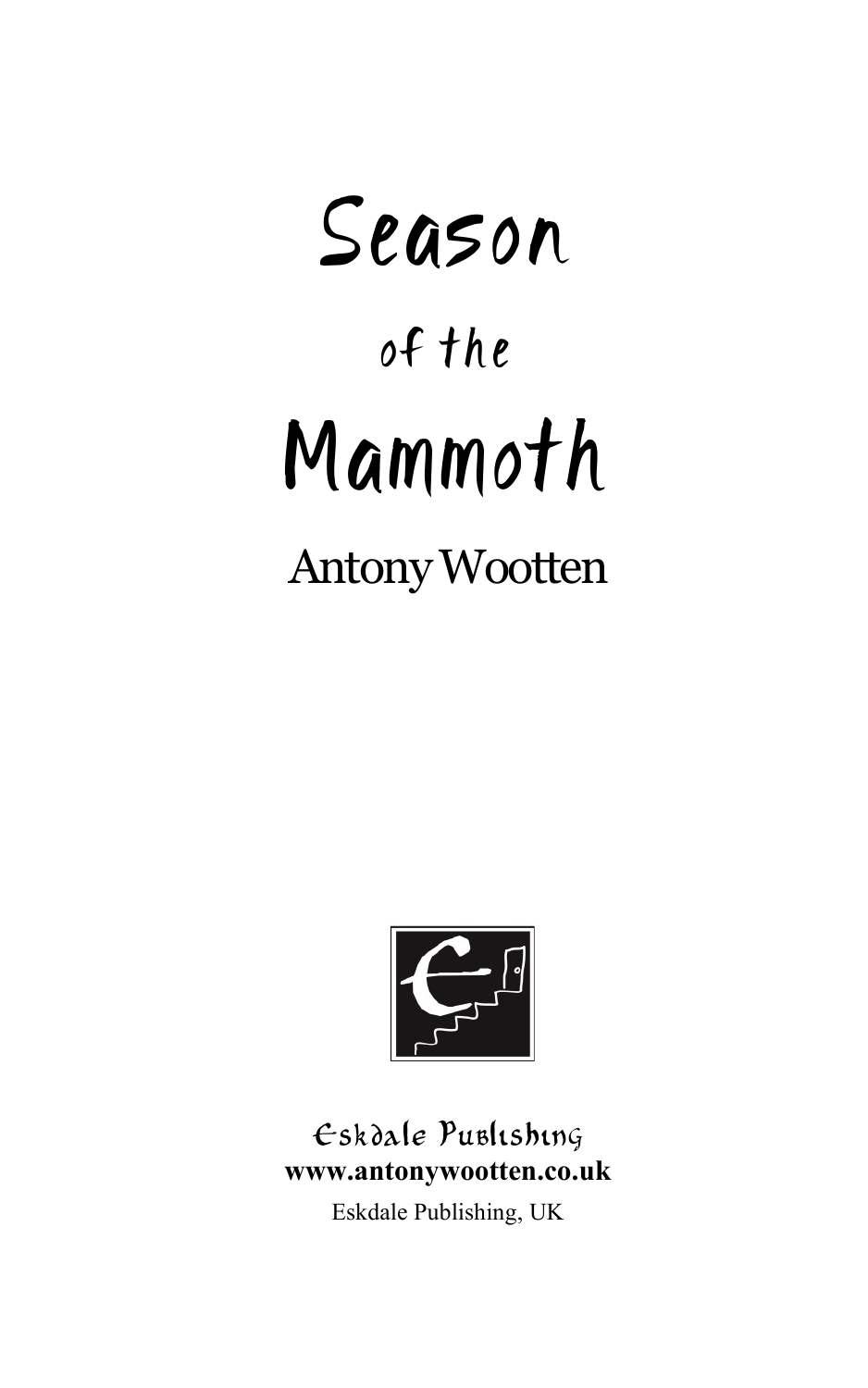#### First published in Great Britain in 2016 by Eskdale Publishing, North Yorkshire

#### **www.antonywootten.co.uk**

Text copyright © Antony Wootten 2016 Cover illustration copyright © Antony Wootten 2016

The rights of Antony Wootten to be identified as the author and illustrator have been asserted.

All rights reserved.

No part of this publication may be reproduced or transmitted by any means or in any form, electronic, mechanical, photocopying or otherwise, without the publisher's prior permission.

All characters in this publication, both human and animal, are fictitious. Any resemblance to real persons, living or dead, is purely coincidental.

A Catalogue record for this book is available from the British Library.

ISBN: 978-0-9935042-1-1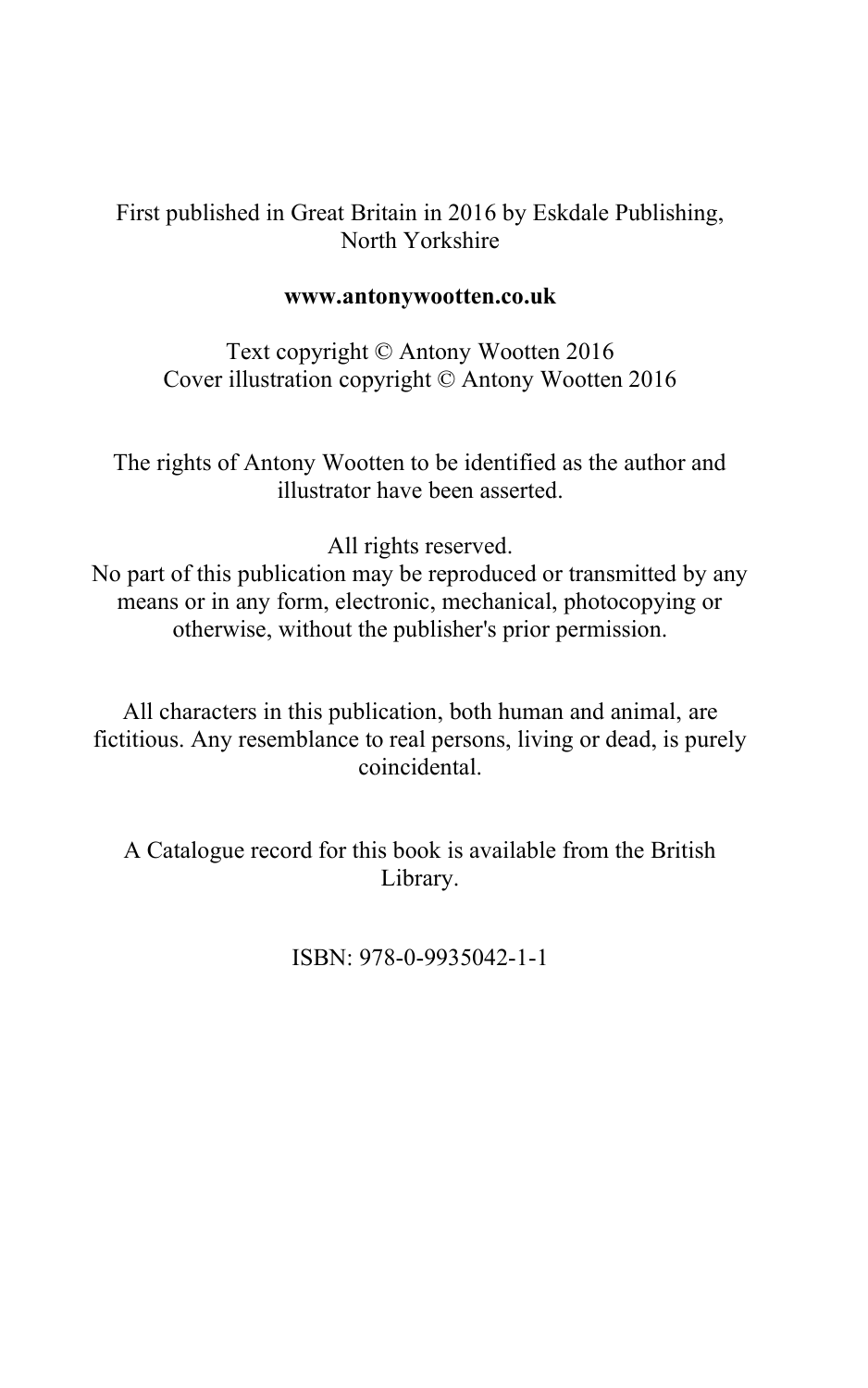# Season of the Mammoth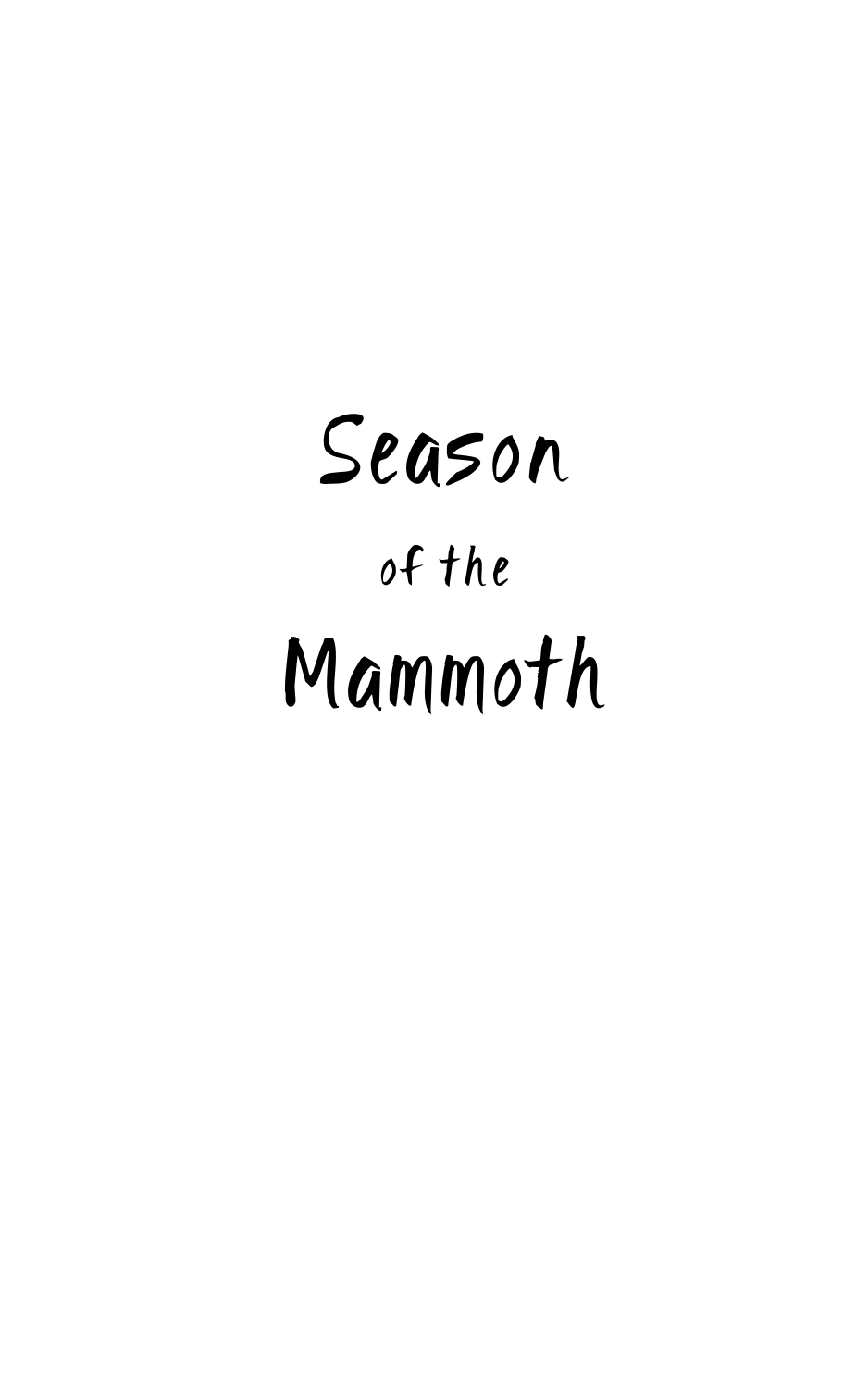Nomad *(noun)* A person who travels from place to place and has no [permanent](http://www.oxforddictionaries.com/definition/english/permanent#permanent__2) home.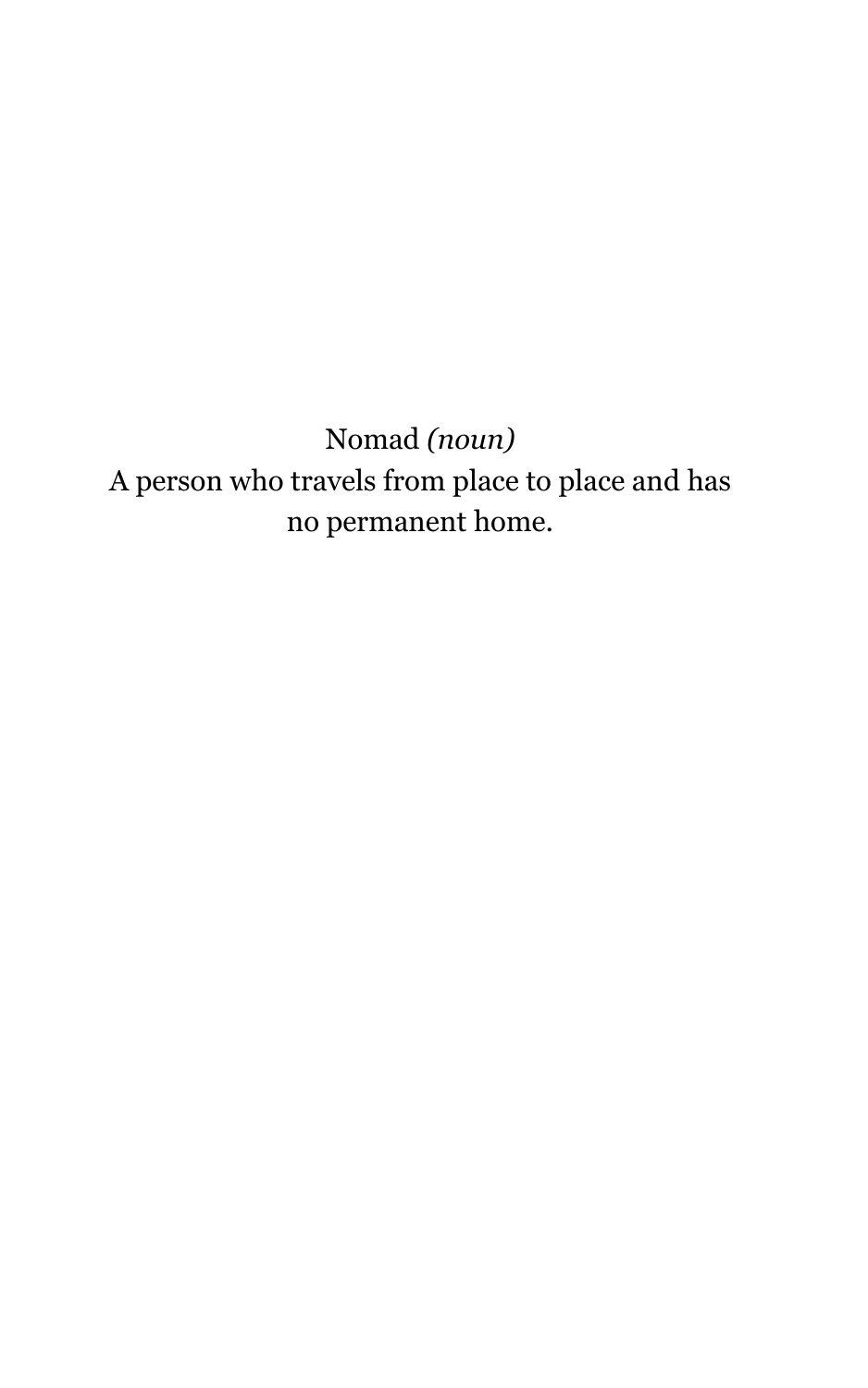## Homecoming

"I can see them!" Tannash cried, standing on a rock and pointing into the grey-green valley far below.

Her brother, Geb, rose from beside the campfire where he'd been sitting with the other two, and bounded onto the rock beside her, his wolfskin cloak shrouding his lanky frame. Geb, who was older and taller than Tannash, bent his knees in order for his eyes to be at the same level as hers. He made a big show of peering into the haze, shading his eyes with his hand, even though the sky was gloomy. He stared for several long moments, and Tannash held her breath awaiting his confirmation.

"Well, if you can see them, little sister, you must have eyes like an eagle," Geb said at last, and ruffled Tannash's scruffy mop of hair. She pushed his hand away, and in return he gave her that grin which made her feel annoyed with him, and want to laugh, both at the same time.

"Well if you can't see them," Tannash said, "that's because you've got eyes like a..." She couldn't think of anything.

"Like a what?" Geb taunted, stepping down from the rock. Tannash was clenching her fists now, and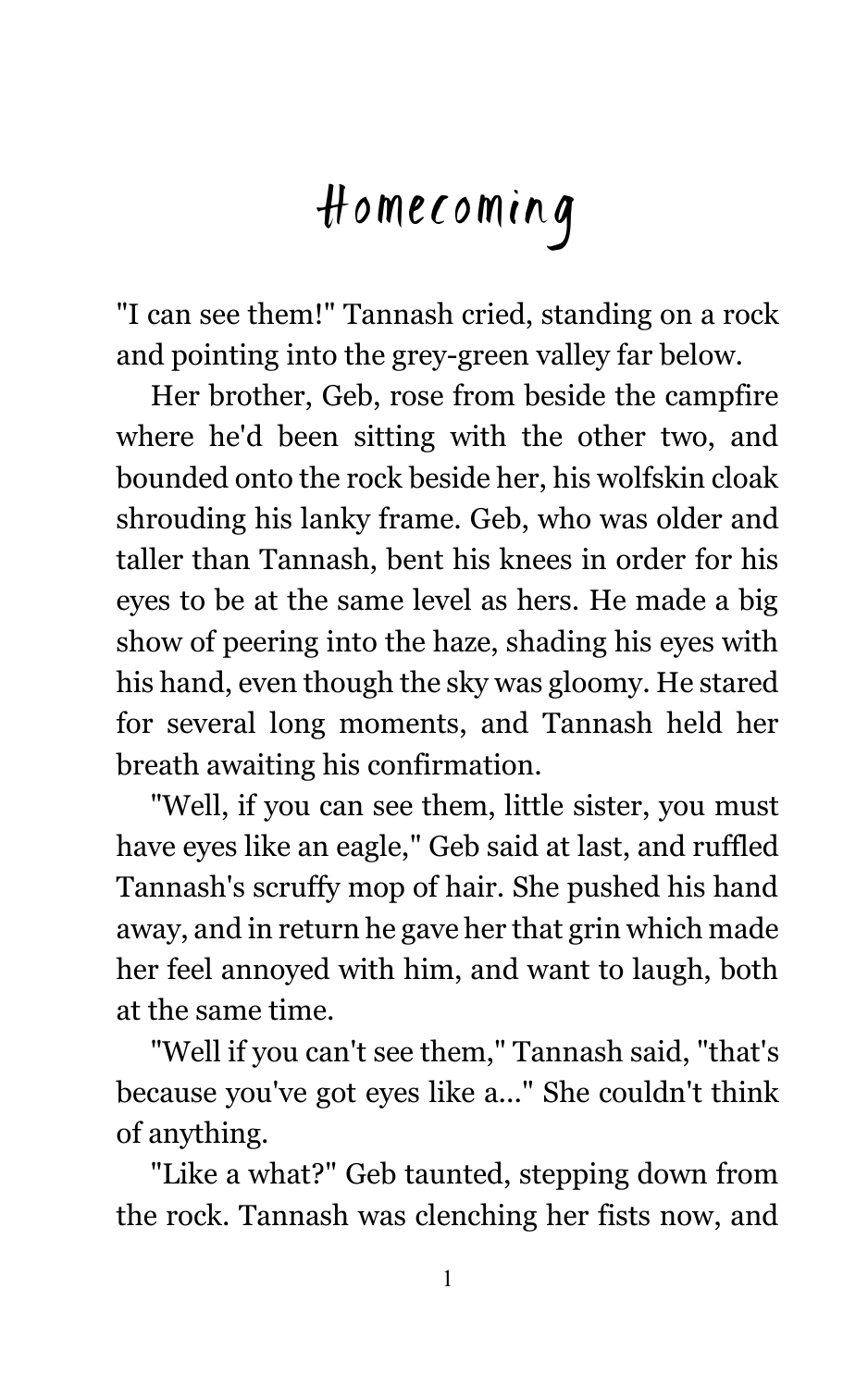he knew it would be wise to keep out of her reach. "What's the matter?" he asked, stroking the wisps of hair on his chin which he hoped would one day become a bushy beard, like his father's and his uncle's. "Has your tongue fallen out?" He gave her an expression of grave concern. "Ooh, is this it?" he said suddenly, picking a bit of discarded fish fin from the frosty grass, a remnant of this morning's meal.

Tannash was forcing her mouth into a ferocious grimace, but she knew she couldn't make it last, no matter how hard she bit her lower lip. As she stepped down from the rock, her smile escaped and her fists swung. Geb laughed as the first blow caught him in the shoulder. "Like a fish!" Tannash said. "You've got eyes like a fish! They're practically blind, like you!"

Geb laughed as he dodged the second and third swings. "I've got eyes like a fish, and you punch like one!" he said, goading her. Tannash's fist thumped into his chest. She certainly did not punch like a fish. But Geb was swift on his feet, and he whirled round her, stuck his foot out and pushed her so she tripped backwards over his leg. He caught her arm to break her fall, just like their father would, and the playfulness ended there because, both at the same time, they noticed their two companions beside the fire were now on their feet.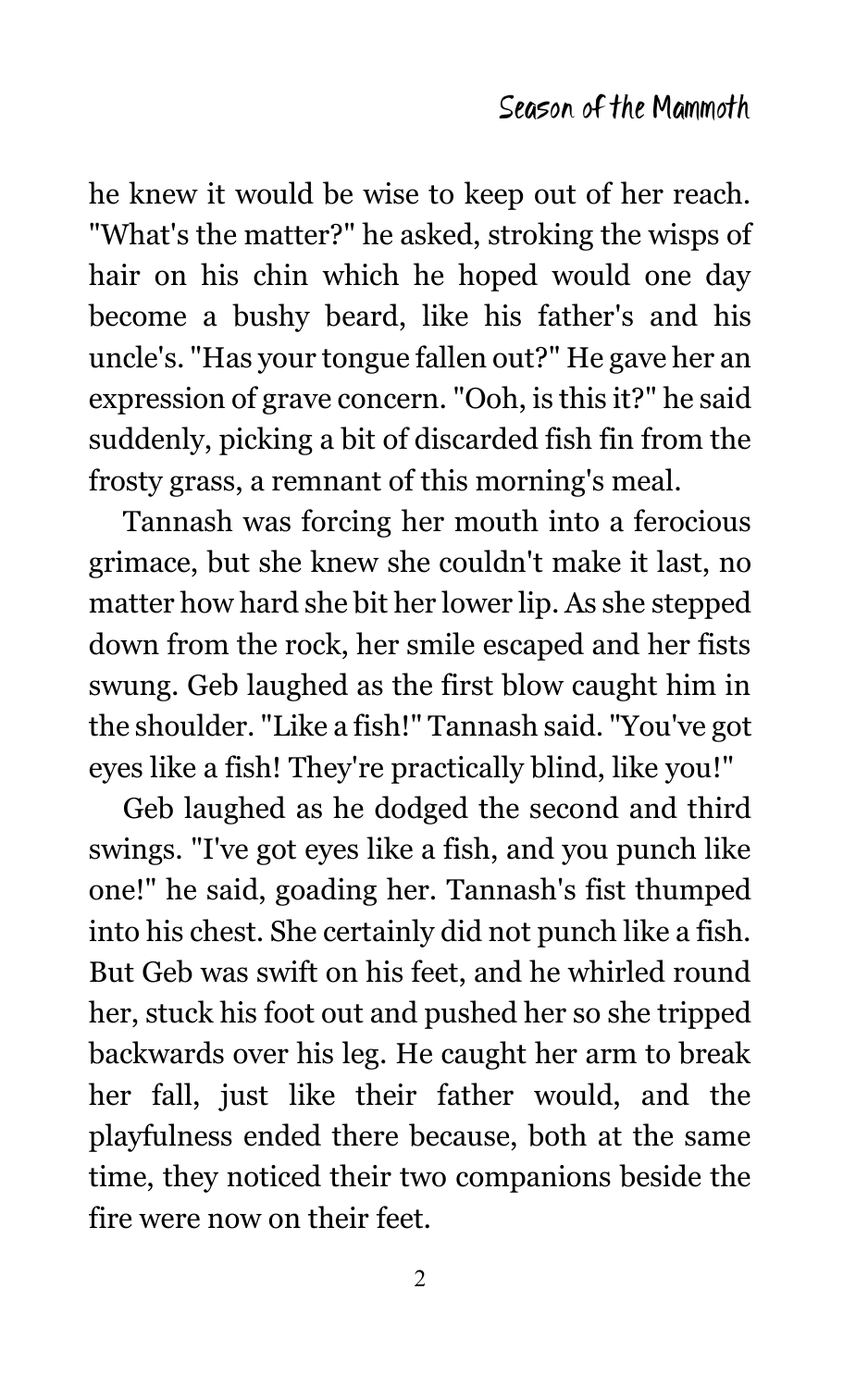"She was right," said the old woman in her cracked and croaky voice. This was Rass, their father's sister. With the help of the crooked staff which was almost as tall as she was, Rass stepped onto the rock on which Tannash had been standing. Always clad in heavy layers of ragged furs which hung from her in fronds, Rass was small and haggard. Even so, she was surprisingly nimble, and they all knew she had eyes better than any of them. She pointed into the distance of the wide, misty valley below them. "I see them too."

Scrim, who was muscular and hairy and didn't need a cloak even in this cold weather, was following Rass's gaze and nodding his big, leathery head. Scrim was not good with words, and usually he only spoke in short, clipped phrases, if he spoke at all. But he showed his excitement by clapping his huge hands, and the noise was like drum beats.

"Hah!" Tannash barked at Geb. "Looks like you're the only one who can't see them, brother, with those weak old fish-eyes of yours!"

Even as Tannash spoke, Geb saw what she had seen: a thin, dark line in the hazy distance on the valley floor, moving almost imperceptibly towards them. He smiled.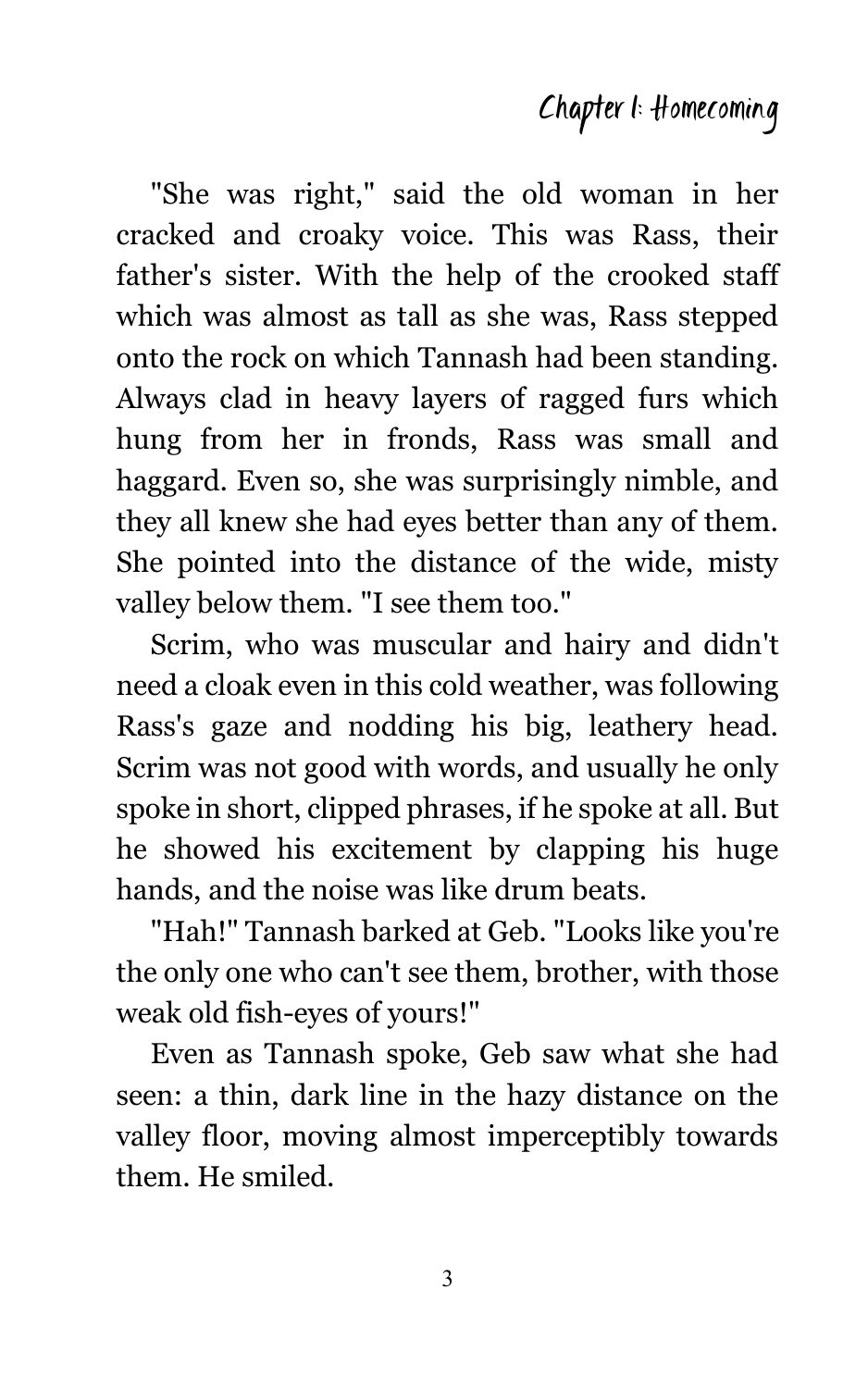Scrim, who always stooped like an old man even though he wasn't old at all, drew a long in-breath through his wide nose, smelling the air, and turned to Geb, his dark eyes glinting in the morning light. He smiled, but Geb knew that Scrim was not as pleased as he appeared.

"Can Geb and I go and meet them at the village?" Tannash asked Rass.

"When they're a bit closer," Rass replied.

The four of them sat on the edge of the ridge and watched the procession of returning hunters winding its way towards them. Tannash leaned against Scrim's warm body. Partly, she wished that she and Geb could stay up here in this isolated spot with Rass and Scrim all the time. There was something inviting and cosy about their big hut built of mammoth tusks and skins, all alone among the peaks. But also she couldn't wait to see her uncle, and hear his tales of adventure, and she was keen to see her father too.

"Can we go hunting with them next time?" Geb asked. Both he and Tannash longed to join their uncle's hunting party, to see what lay beyond the valley, to spend each day hunting and each night singing songs of victory with the hunters and warriors.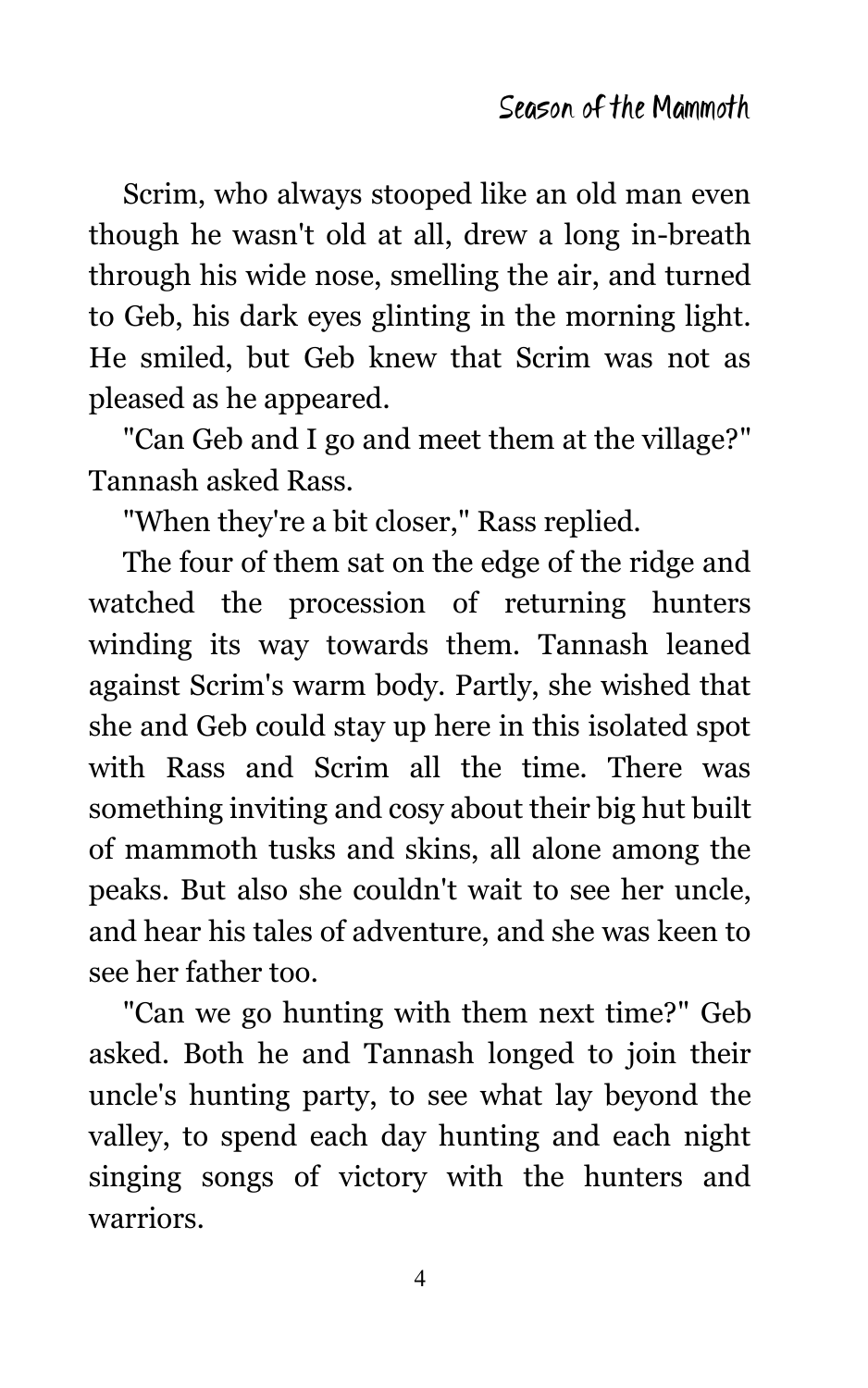"Soon," Rass said. "But you have much to learn first."

Tannash gave a groan. "Still, Rass? But you've already taught us about the trees and animals and the weather and the seasons…" she rolled her eyes to show how long and dull the list was, "…and how seeds turn into plants and all that stuff. And Father and Uncle Gagba have already taught us how to do all the things hunters need to know about. What else is there to learn?"

"Tannash, my child," Rass said, and Geb winced slightly, knowing that Tannash hated to be called "child". "Your father – my brother – is a wise man. That's what makes him a good leader of the tribe. He sends you to me because he sees the value of knowledge. The fathers of our fathers, and mothers of our mothers spent their whole lives moving from place to place to find food. But they learned things that made life better, like how to make ice-pits, to keep meat fresh in the winter. And so now we don't have to roam the land like mammoth herds all year round." They'd heard all this before, many times. It was more Tannash than Geb who needed convincing. Tannash loved the rough and tumble games, like wrestling and tracking, climbing and

5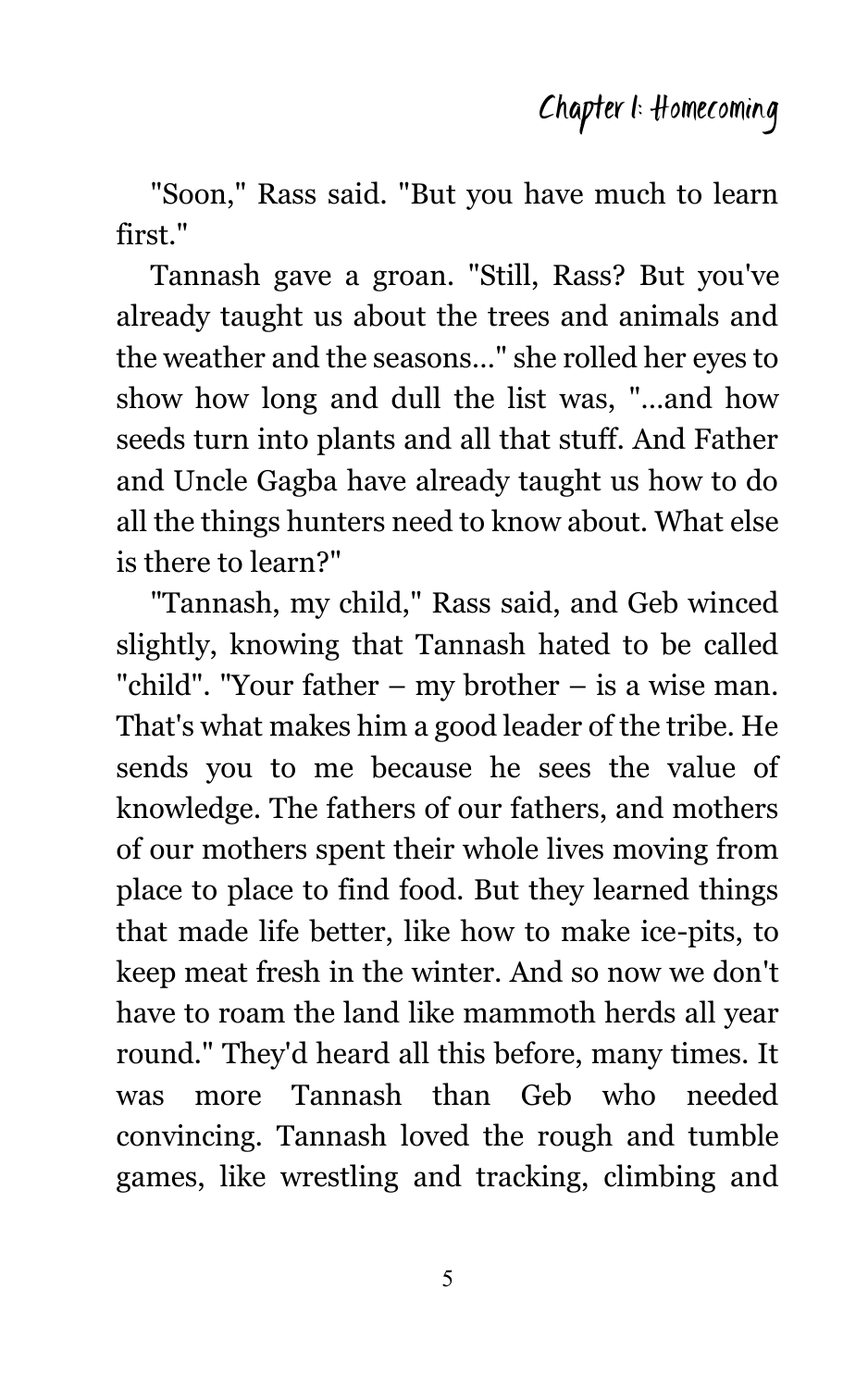throwing, but she was less interested than Geb in knowing about the world.

"I think I can see Uncle Gagba!" Tannash said suddenly, pointing at the line of hunters, snaking its way along the valley. They could indeed see individual people now, and could begin to work out who was who. Their Uncle Gagba was the mighty figure at the front. He usually led the hunting expeditions these days while their father, the tribal leader, stayed behind in the village.

On his feet again, Geb said, "I'll bet they've seen some far-off places. I'll bet they've fought beasts we can't even imagine!" He grabbed his spear and jabbed at imaginary enemies. Tannash grabbed her spear too and stood beside him. Together, they imagined themselves bringing down a mammoth. Scrim rose and became the mammoth, making his huge arms swing like the angry beast's tusks. "Kill it!" Geb shouted, and he pointed his spear at Scrim.

Tannash switched sides. "I'll defend you, Scrim!" she cried, and stood beside him, her spear pointed at Geb.

"Oh, it's like that is it, sister?" Geb said, and scowled in mock anger. "Well, I'll take you both on!" And so the pretend battle raged, until Rass stepped in and skilfully knocked the spears from their hands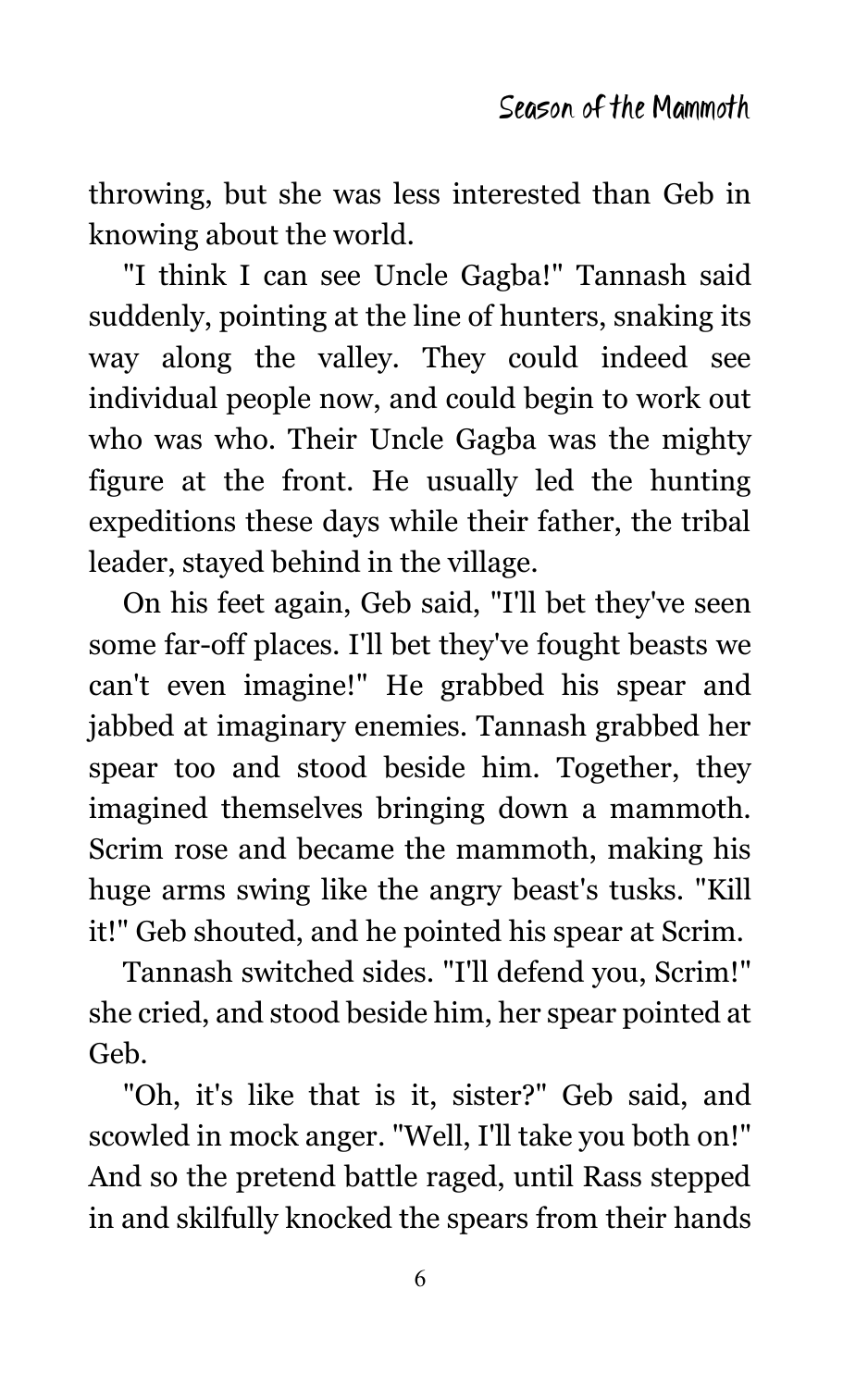with her staff. Laughing as she retrieved her weapon, Tannash said, "How *do* you do that, Rass?" But Rass just gave her a mysterious smile.

Geb, who was secretly a little cross with himself whenever Rass bested him, said, "One day, I'm going to be a great hunter, like Uncle Gagba!"

Rass scratched her chin and said, "I hope you'll be a great leader, like your father."

Scrim poked the fire with a stick, and sat down beside it again.

"Can we go now, Rass?" Geb pleaded, excited to see his uncle; the hunters had been away for many days, and so had he and Tannash. "If we set off now, we might beat them back to the village."

"Yes," Rass said at last. "Go to the village. I will come too, to see my brothers and hear the news, but don't wait for me. My old legs don't go as fast as yours."

"Scrim could carry you," Geb said, only half joking. Scrim was shorter than all of them, but frighteningly strong. But they all knew Scrim would not be coming with her; he was not welcome in the village. Scrim shifted his feet and said nothing. "Go on," Rass commanded, "off you go."

"Thank you," Tannash grinned, and hugged Rass. She gave Scrim a kiss on his wrinkled forehead and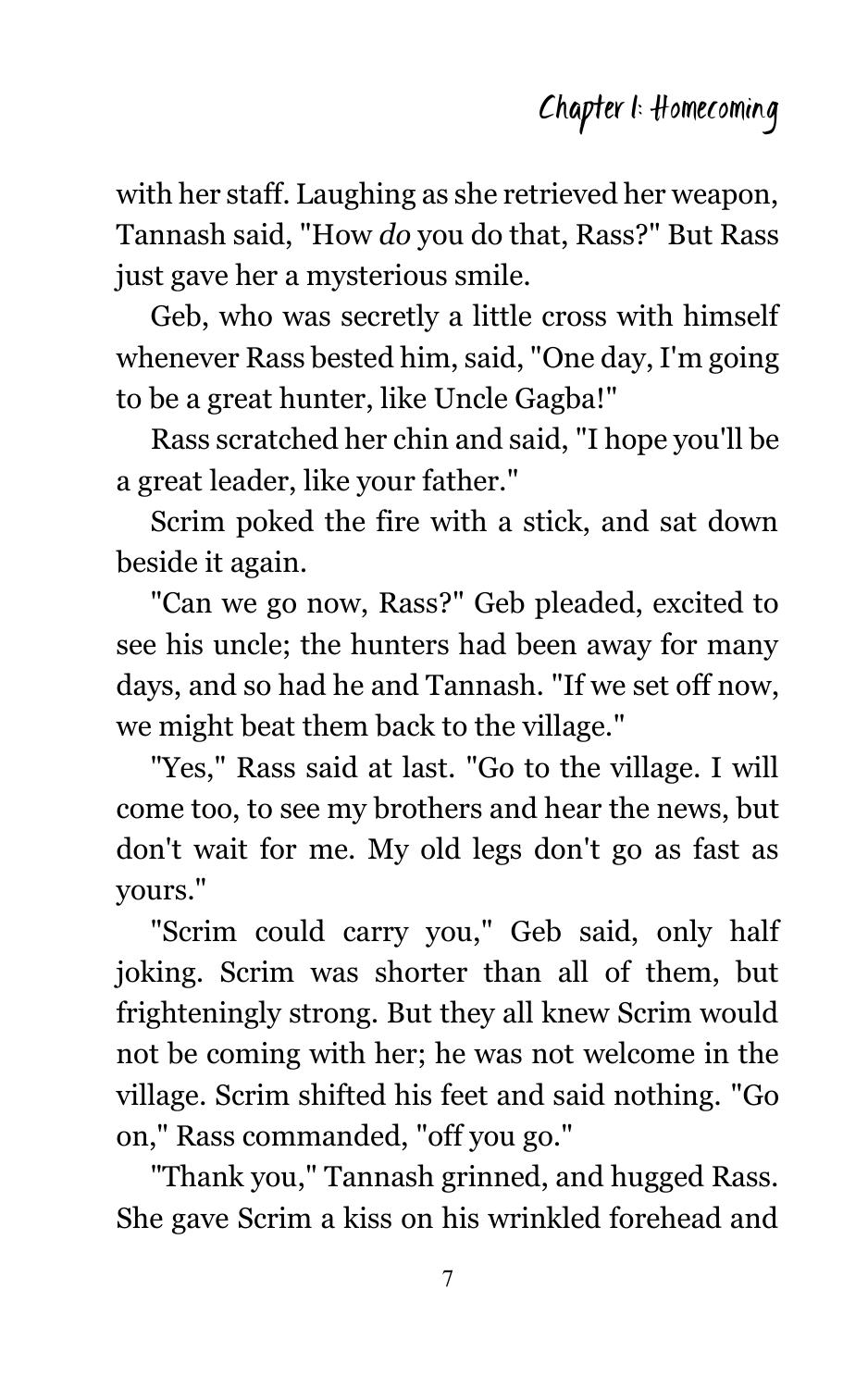his strange, chinless face gave its own version of a smile. "Sorry you can't come with us, Scrim," she said. "We'll be back soon though," she assured him.

"See you soon, friend," Geb said, patting Scrim's mighty shoulders. "Rass will be back by nightfall. You can have a day of peace and quiet, all by yourself." But he knew Scrim would prefer to be coming with them. He lingered awkwardly, trying to think of something better to say, until Scrim said, "Go," and grinned his toothy grin.

Geb laughed, and he and Tannash headed off, away from this tranquil little bowl of grassland half way up the mountainside where Scrim and Rass spent their days.

"Bring meat," Scrim called after them.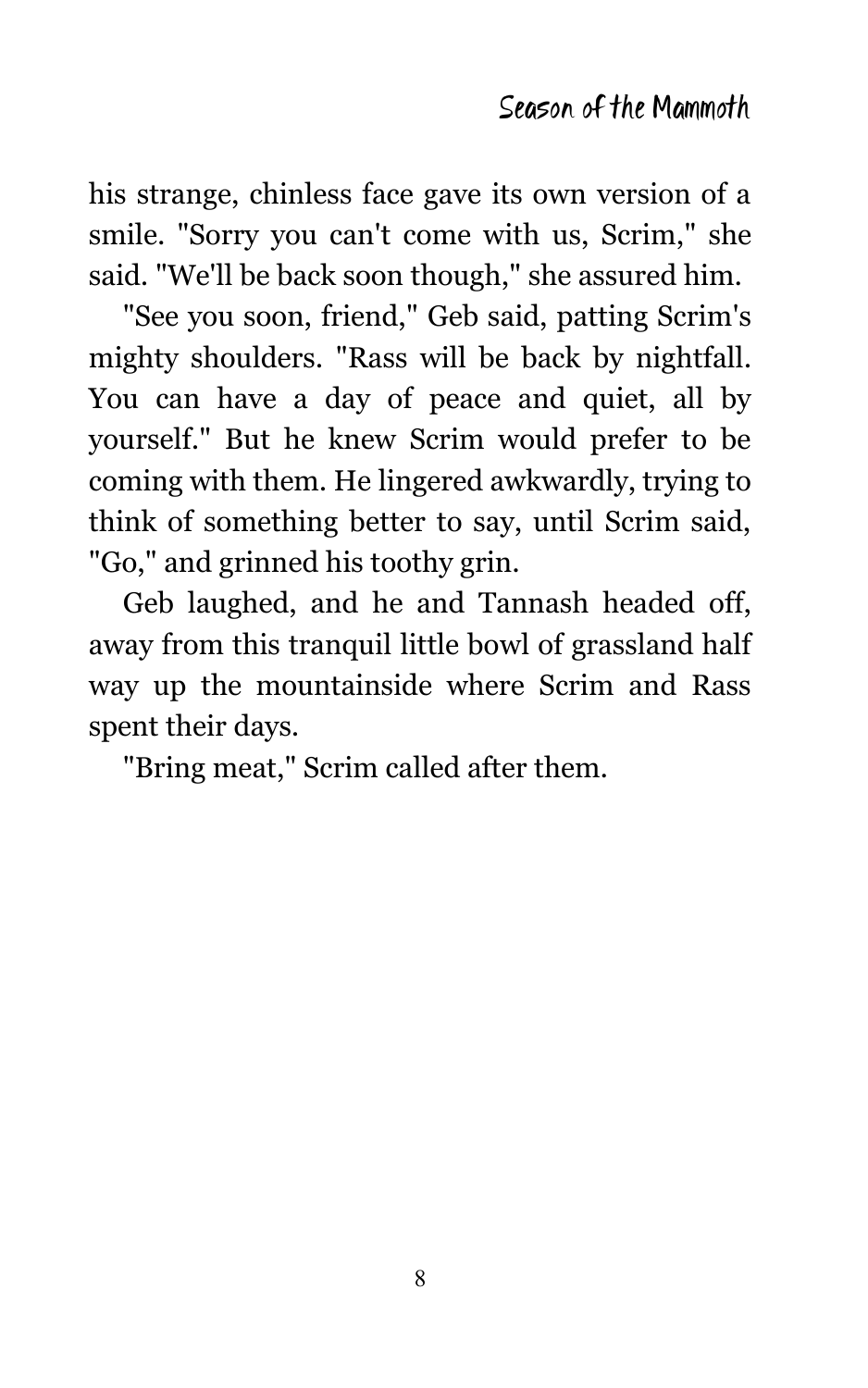### Trouble

Running along the hilltop ridge, they could see the hunting party on the valley floor, far below. The hunting party would be weighed down with deer and elk, and maybe even sabre-toothed cat, so Geb and Tannash had no difficulty outpacing them. Winter was approaching, so the migrating mammoth herds would be arriving in the valley soon, and Geb was hopeful that some might be in the area already. Perhaps the hunters would be bringing mammoth meat home with them.

"Come on, little sister," Geb called over his shoulder. "Keep up! Or should I carry you?"

In reality, Tannash was having no trouble keeping up with him. She was right on his heels. "I'd like to see you try," she said. "It's me who should be carrying you!" And to prove it, she barged past him, and sped off in front.

They entertained themselves with cheerful rivalry for the rest of the journey, first one leading, then the other, taking it in turns to shove each other and deliver a jibe.

The sun was high and the clouds breaking when they reached the village. High in the hills, the village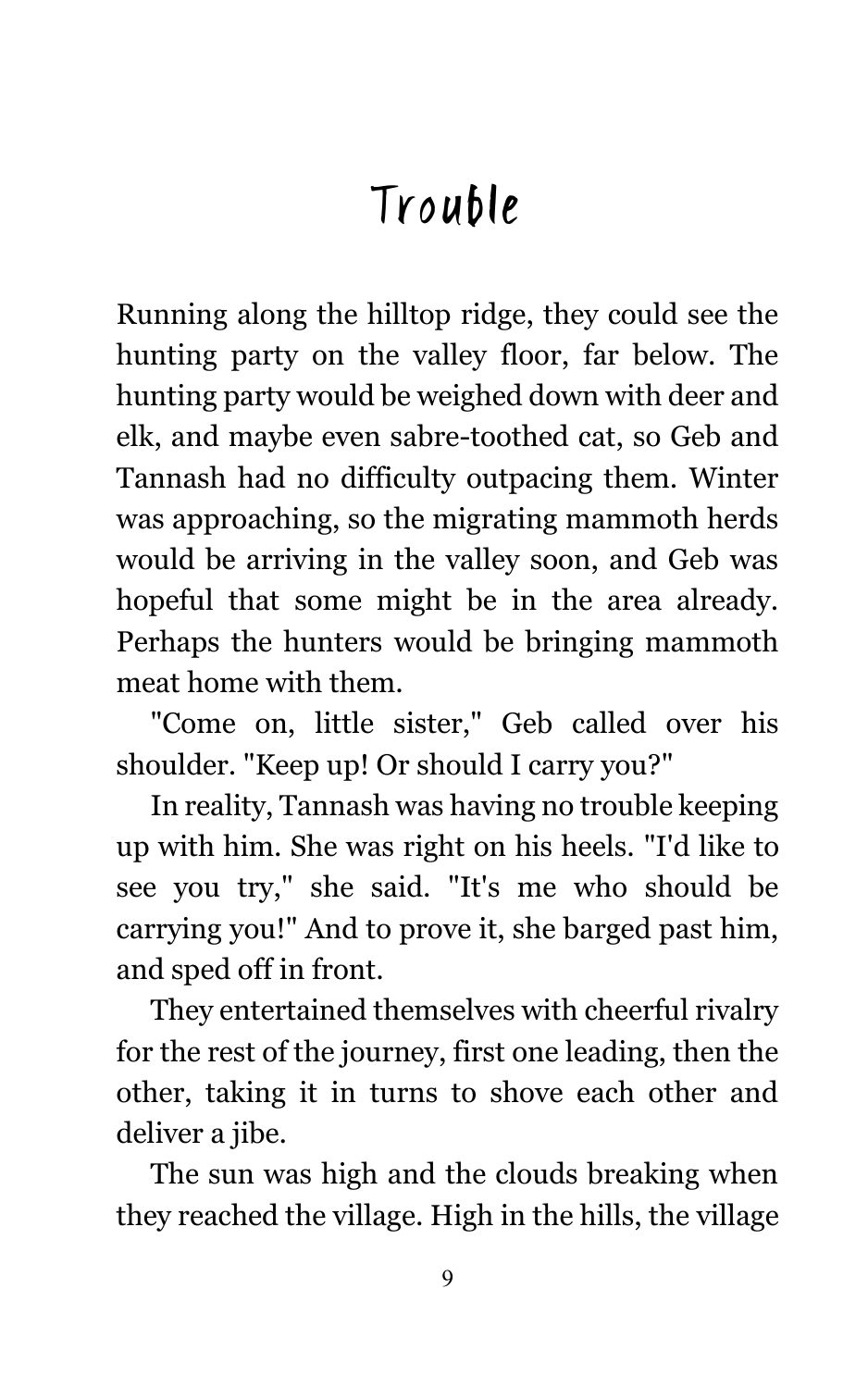was partly surrounded by steep cliffs. There were caves under the crags, and huts on the grassy plateaux. A stream tumbled down over the rocks and rested in a pool, providing the hill-folk with water. From there, a stream meandered lazily through the village, then continued on its way down the forested slopes, into the valley.

Smoke rose from cooking fires and cave mouths, and people were gathering to welcome home the hunters who were already arriving. Exhausted from their own journey, Geb and Tannash entered the village red-faced and gasping. They were the children of the tribal leader, and their return did not go unnoticed: villagers bowed their heads in respect, and called their names in welcome. Geb and Tannash always enjoyed the attention. They hurried to the stream and quenched their thirst with a couple of handfuls of painfully cold water, wiped their faces and headed for their father's hut.

The hut was a large, sturdy structure of wood and hides, and their father, Balimar, was not in it.

"Let's wait," said Geb, settling on a pile of furs beside the fire. "We can surprise them!"

"Good idea," Tannash agreed. They made themselves comfortable on the wolf hides and beaver pelts. Their eyes adjusted to the smoky gloom, and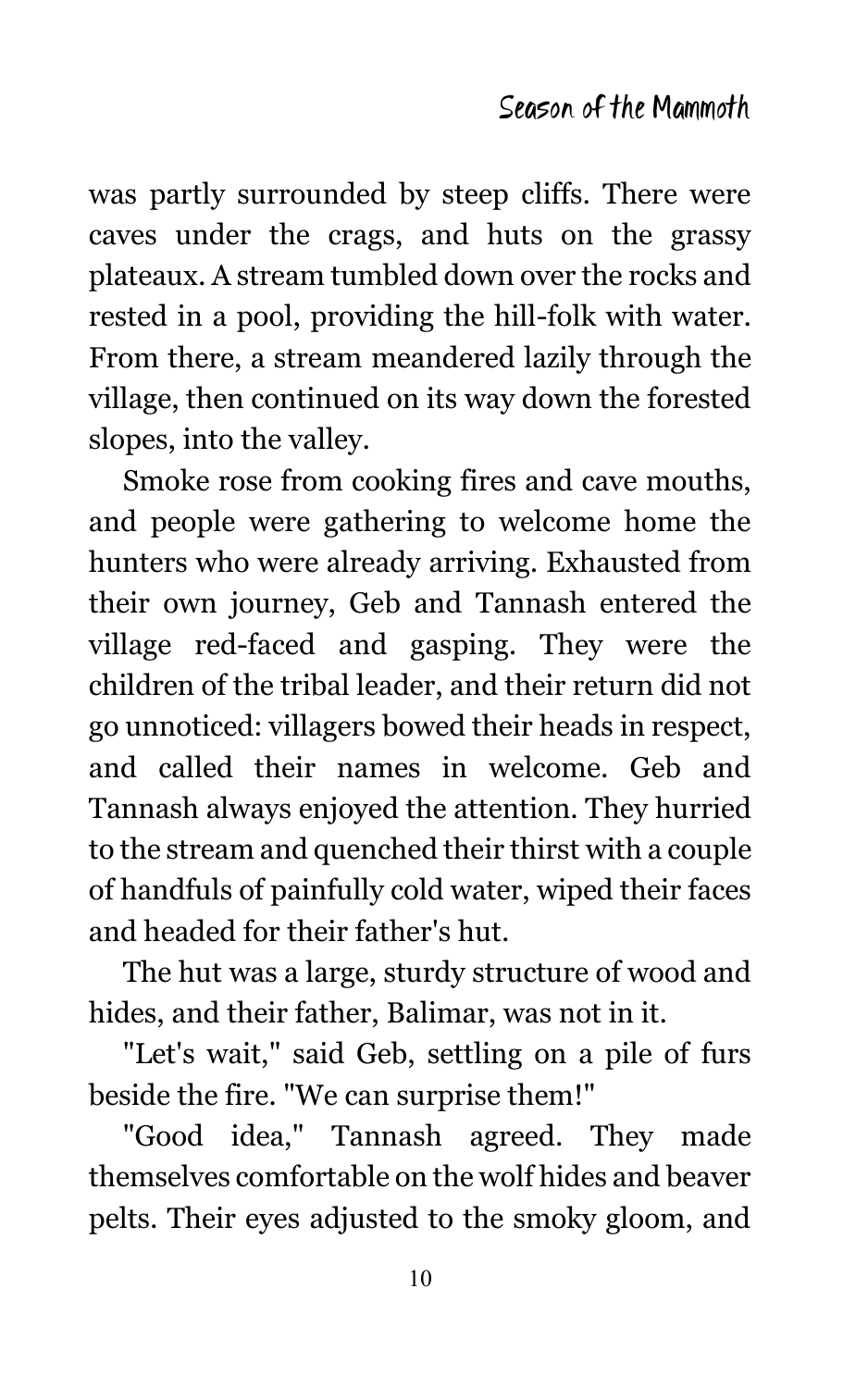outside they could hear singing and drumming. Geb placed a bundle of sticks on the fire and watched the sparks spiral upwards. "I want to join the dancing," Tannash said after a while. "Are you coming?"

Geb's expression suggested he'd rather eat his own foot.

"Suit yourself," Tannash said, and nipped out through the wolf-hide flap. A moment later she popped her head back inside and said, "Don't tell them I'm here."

"Where else would you be?" Geb asked.

"Um... Say I'm sick, and have had to stay with Rass and Scrim."

"Alright," Geb said, amused. Tannash disappeared and Geb waited, alone. Reclining in the soft furs beside the warmth of the fire, his eyes began to close and his head lolled.

He almost leapt up from his soft seat as the angry voice of his Uncle Gagba erupted into the hut.

"By the clouds and the sun," Gagba was already roaring as he threw back the flap, "the nomads have to go!" The flickering fire seemed to flinch at his arrival, and a cold blast of air billowed round the dark interior. Geb watched Gagba and his father enter, knowing they'd have spotted the fire, but it would be a moment before their eyes had adjusted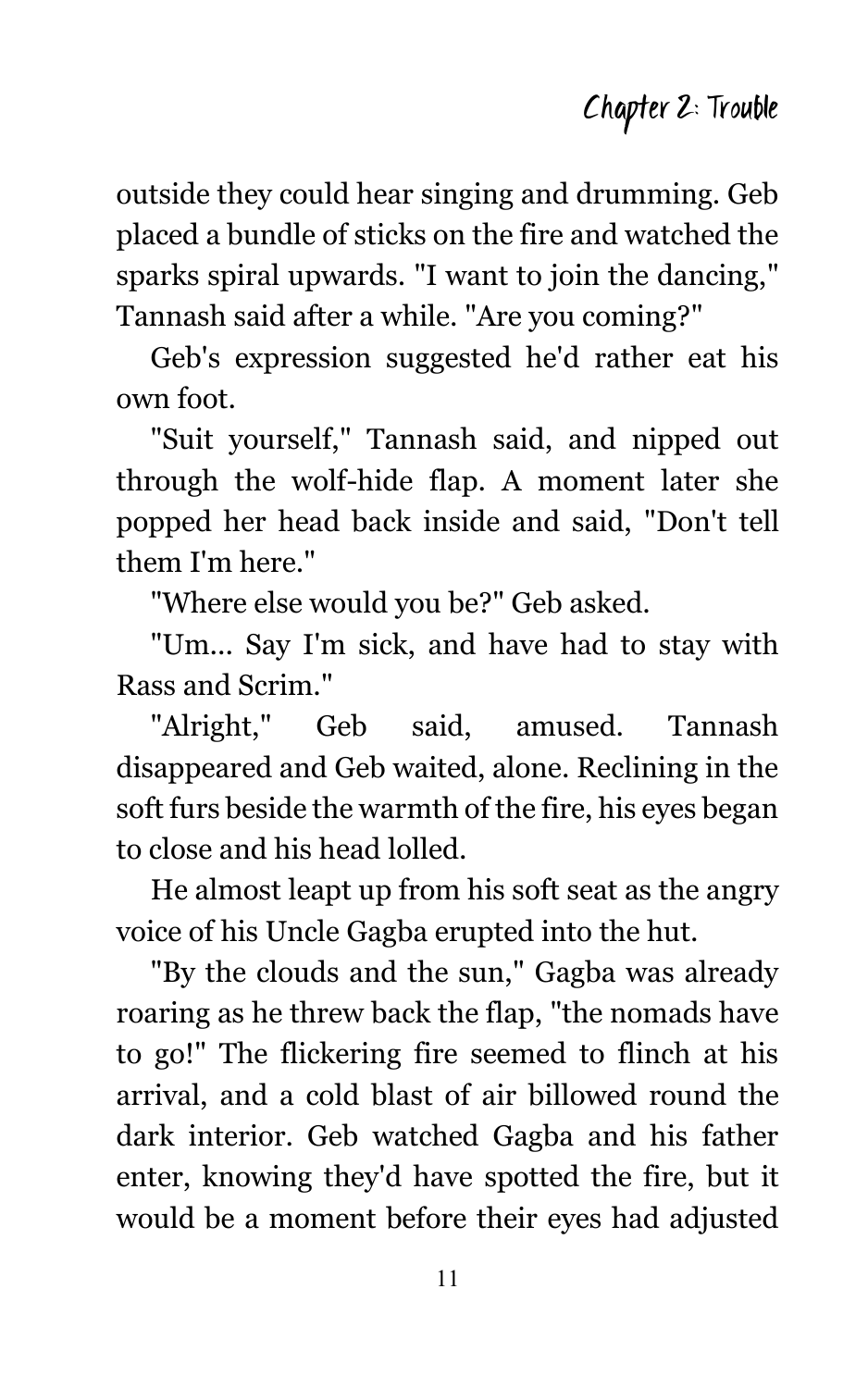enough to spot him in the shadows. Gagba was younger than Balimar, yet stronger and more powerful in almost every way. He was a man Geb admired.

"Hah! Look who's here!" Gagba said through his thick beard of grey and brown, breaking off his rant about the nomads as his eyes finally fell on Geb. "It is good to see you, boy!"

"Hello, Uncle," Geb said, standing. Gagba opened his arms and welcomed Geb into an embrace. Geb tried to make it a crushing one, to show how strong he was becoming. Gagba laughed when he realised what Geb was trying, and Geb felt himself lifted up and spun around, his hair brushing the wooden staves of the hut's sloping sides. "Trying to crush me, eh?" laughed Gagba, and Geb felt his uncle's thick arms tightening round him, crushing him in return. At last Geb was forced to cry out, and his uncle released him. Geb dropped to the ground, laughing, red faced and defeated. His father, Balimar, hoisted him to his feet, grinning too. "Gagba, be careful with my son," laughed Balimar. He was tall, like Geb. His hair was long and his beard was grey and full. "He's growing strong like his uncle," Balimar said, "but he's not there yet." Geb hugged his father.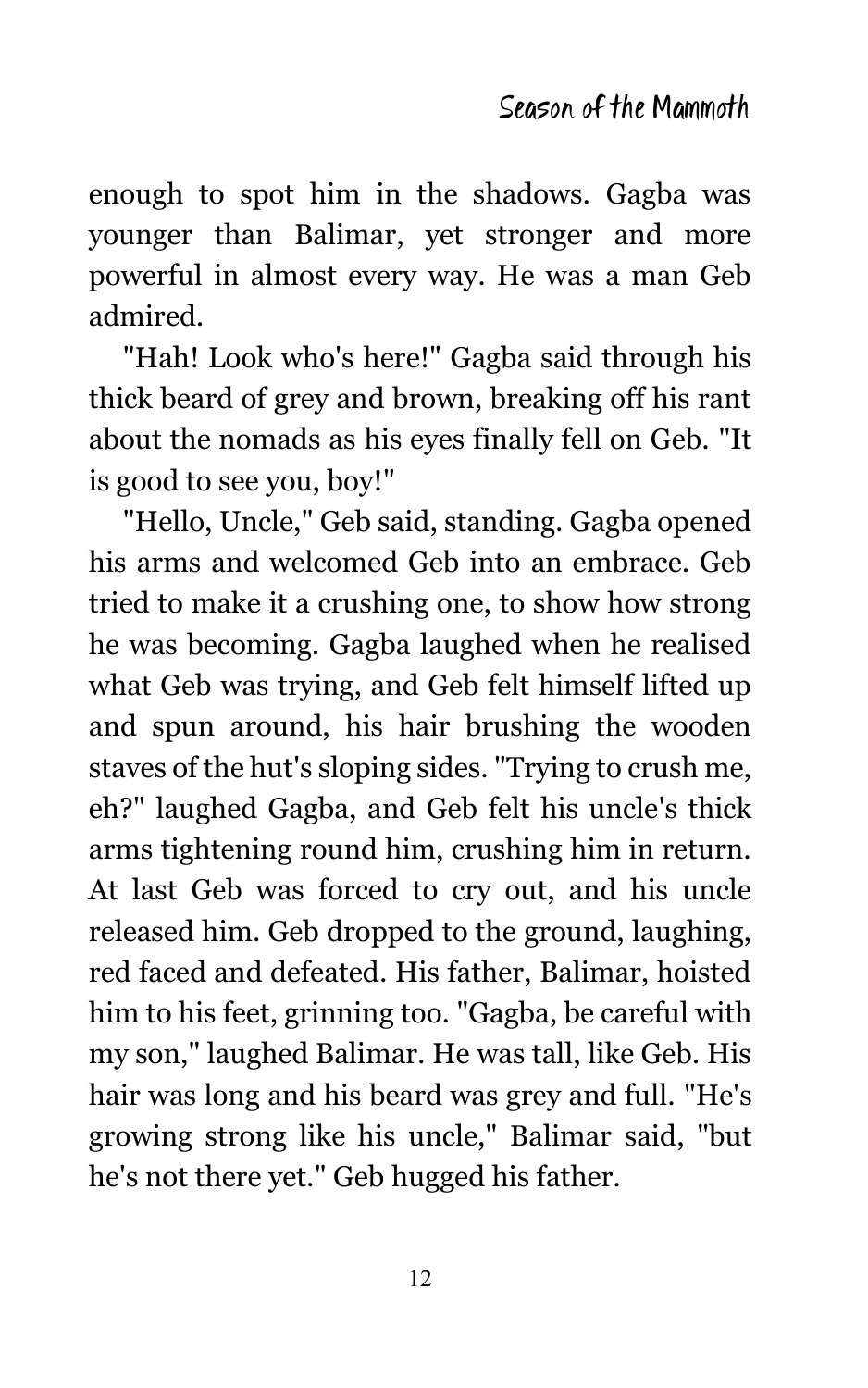"Where's that pesky sister of yours?" Gagba asked.

"Oh yes, um... She's not well," he began, but, as if she'd been magically summoned, the flap across the hut's entrance flew back and in burst Tannash. Her tousled hair was now tied into lots of little sprigs all over her head – the work of one of her friends, Geb assumed – and she beamed at the sight of her uncle.

"Tannash!" Gagba grinned. "It seems we just have to mention your name and you appear!"

"I was listening outside," she confessed cheekily, "waiting to hear what you said about me. 'Pesky' am I?"

"Exceedingly so," Gagba laughed, and they threw their arms around each other. Gagba suddenly began making choking noises, and fell to the ground, pretending to struggle for breath. "She crushes me like a bear!" he said to Geb. "Like a bear, I tell you!" They laughed, but Geb felt a spike of jealousy in his gut.

"Father," Tannash said, and hugged Balimar. It occurred to Geb that they had both greeted their uncle before greeting their father. Guiltily, he wondered if Balimar had minded that.

"Sit, Gagba," said Balimar, "and tell us about your expedition." They all sat, Geb's ribs aching from his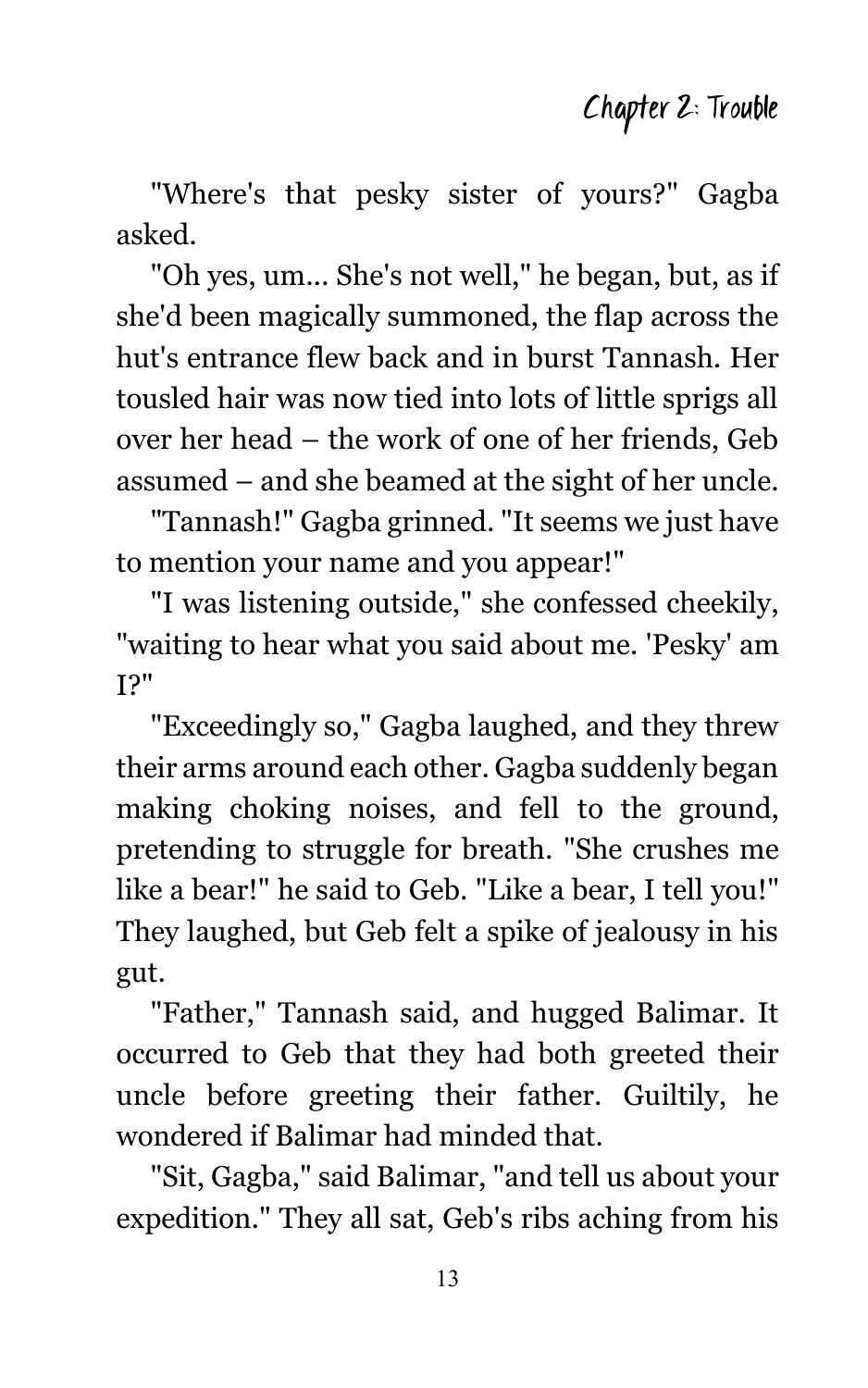uncle's grip, but he felt cheered. Things were always much more fun when Uncle Gagba was around.

But the anger was back in Gagba's expression now. "The nomads are back," he said, prodding the fire's embers with a charred stick. "They attacked us."

"They attacked you?" Tannash gasped.

"Yes. No lives were lost; none of ours anyway. But this cannot go on, Balimar. They attack us; they hunt on our land. And when they are around, the deer and the elk go elsewhere."

"Hah!" Balimar laughed. "You like to blame them when your hunting expeditions don't go well!"

"No!" Gagba snapped back. "I like to blame them for hunting on our lands and attacking our hunters!" This was what happened every mammoth season: the nomads arrived, and Gagba flew into a fury. The nomads spent the whole season here, living in the caves on the opposite side of the valley, across the river. The mammoth herd would arrive soon and graze on the grass of the surrounding valleys, and the nomads, as well as Balimar's hill-folk, would hunt them. Soon, Gagba would be leading his hunters out and bringing back great quantities of mammoth meat, if the nomads didn't get to the mammoth herds first.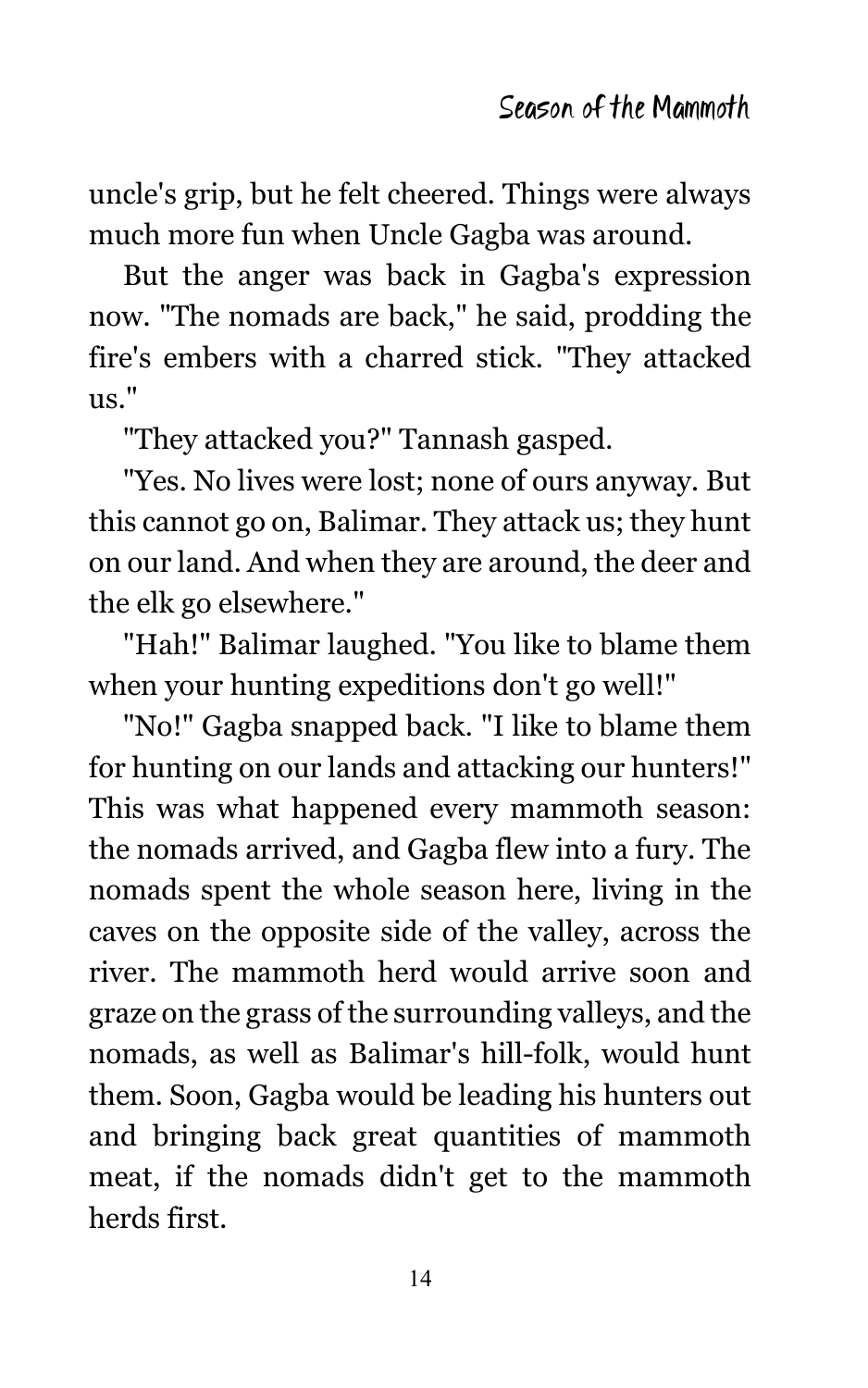"Brother," said Balimar, taking a tone of appeasement with Gagba as he always did when Gagba was in a rage. "Tell me you did not cross the river. When the nomads are here, the land beyond the river is theirs, as we agreed."

"Don't talk to me about rivers, and boundaries, and agreements, Balimar," Gagba growled. "If the nomads want to hunt in this valley, they need to live in it all year round like we do. Until then, I will no longer respect the boundaries. The valley is ours, and I will take my hunters wherever I like."

Balimar looked exasperated at this. "So you *were* on their land?"

"Do you not listen to a word I say, brother?" Gagba retaliated. "If the nomads want to make it their permanent home, and help us tend the forest and drive away the dangerous beasts, then they must stay, and we can work together with them. But they do not. So I will hunt where I like, and if they attack us, they will suffer."

Balimar shook his head. His brother infuriated him.

"I don't know what to do with you," Balimar said, his voice becoming quiet and soft as it always did when he was angered. "You seem to love to be at war. We have lived in peace since we made agreements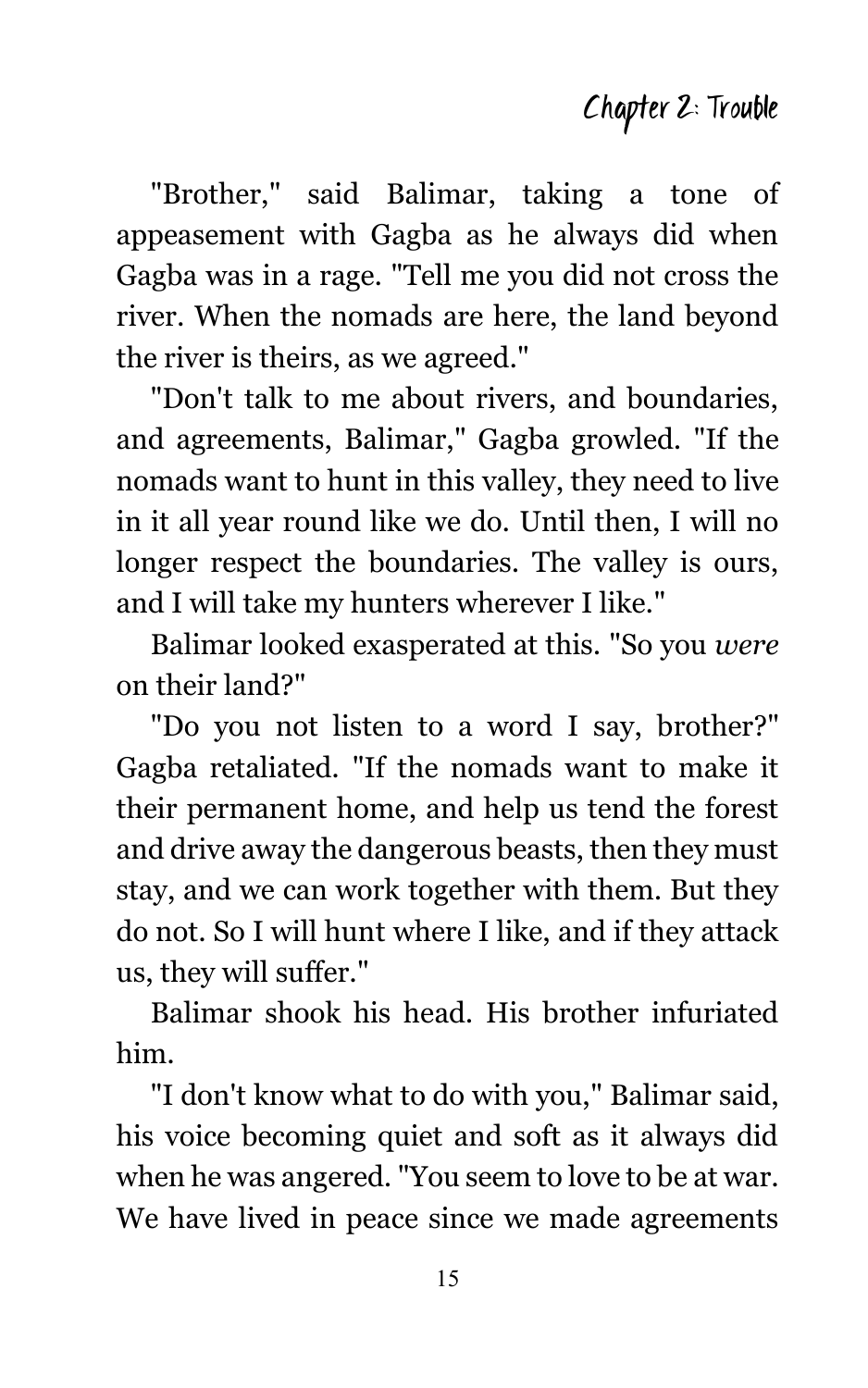with the nomads and other tribes several years ago. Do you miss the thrill of battle? Is that why you pick fights with the nomads, and blame them? Leave them be, Gagba. We have made an agreement with them. They only want to hunt the mammoth."

Gagba looked at Balimar and a flicker of fury made his lip curl for an instant.

"They only *want* the mammoth," Gagba said, "but the mammoth herds are thinning so they hunt our deer instead. And attack us!" Geb could see his uncle's point. No wonder he was so angry. "Each time we go out, we come back with less," Gagba said, "and yet Rass tells us the nomads are decreasing in number just like the mammoth. It doesn't make sense. I see no reason to tolerate them. If they are a dying breed, let's just finish them off and make it quick."

"So you'd have us go out and kill them all? In cold blood?"

"*They* attacked *us*!" Gagba spat back.

"You were on their land. I will not have you starting a war," Balimar said.

Geb watched the exchange. He knew what people were saying about Balimar: Balimar was a good man, yes, but he placed too much value on peace. Sometimes war was necessary, and some people said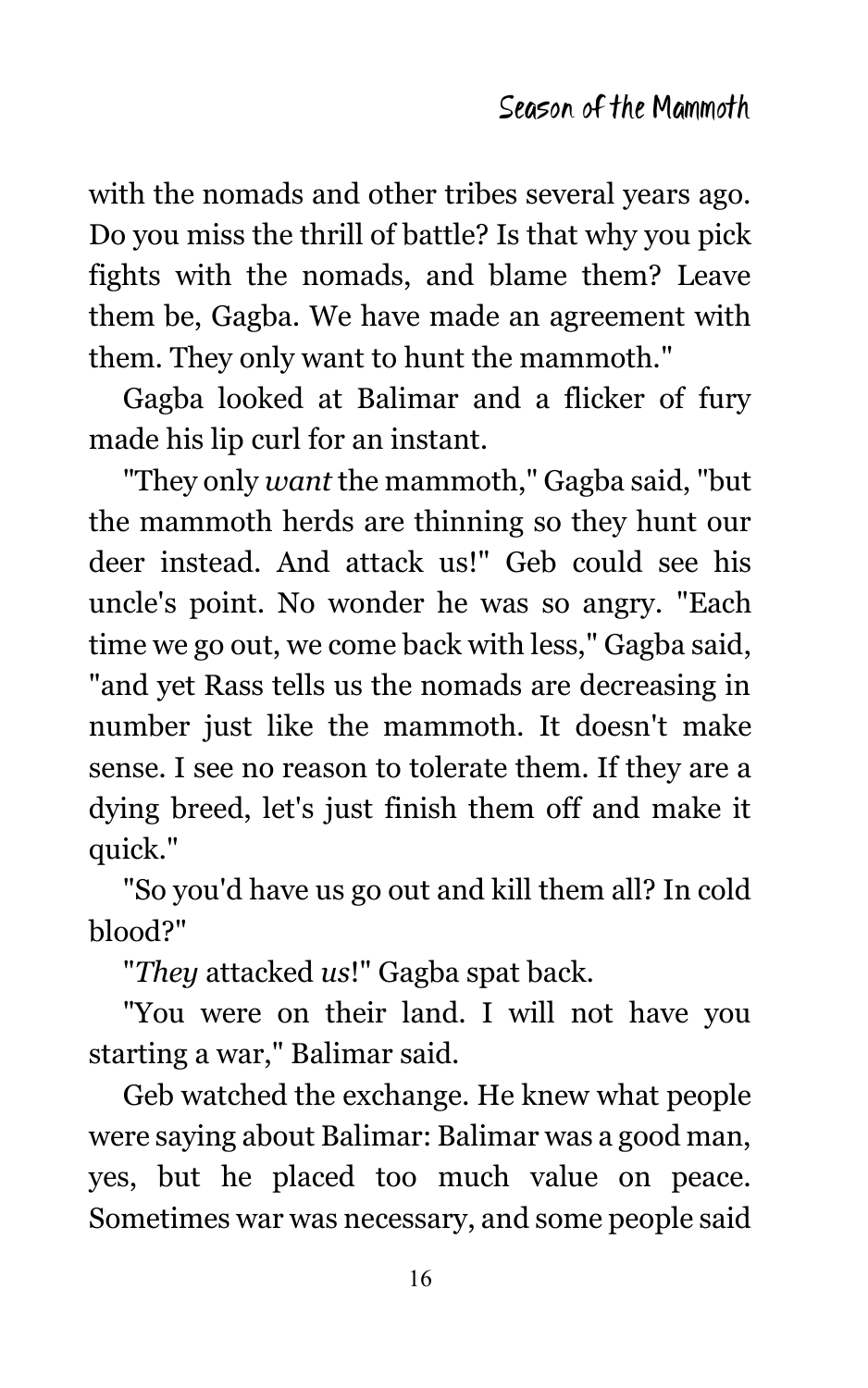Balimar had grown too weak to see that. Geb watched his Uncle Gagba admiringly. Gagba had fought in wars against other tribes. He had been a great hero and now he was a hunter upon whom the village depended.

"But Uncle," said Tannash, who was never afraid to say what she thought. "Rass says that the tribes must work together. She says we should hunt *with* the nomads, and share the spoils. If we both keep hunting the mammoth, the mammoth will all die, and then we'll have nothing to hunt."

"You've been spending too much time with Rass," Gagba interrupted, "and her little pet." He was referring to Scrim. Scrim was one of the nomads. Rass was rearing him as if he was her own. That appalled many of the hill-folk, including Gagba. "Rass thinks she has all the answers, but she doesn't. You can't work with the nomads. They are not like us." He said that with disgust, as if his own words tasted nasty. "Let's not forget what we hear from other tribes, about the nomads taking their children, and *eating* them." Geb and Tannash shared a glance: the stories were frightening, but Rass had always said they were untrue.

"Are you afraid of peace, Uncle?" Tannash chided with a sudden ferocity which almost made Geb jump.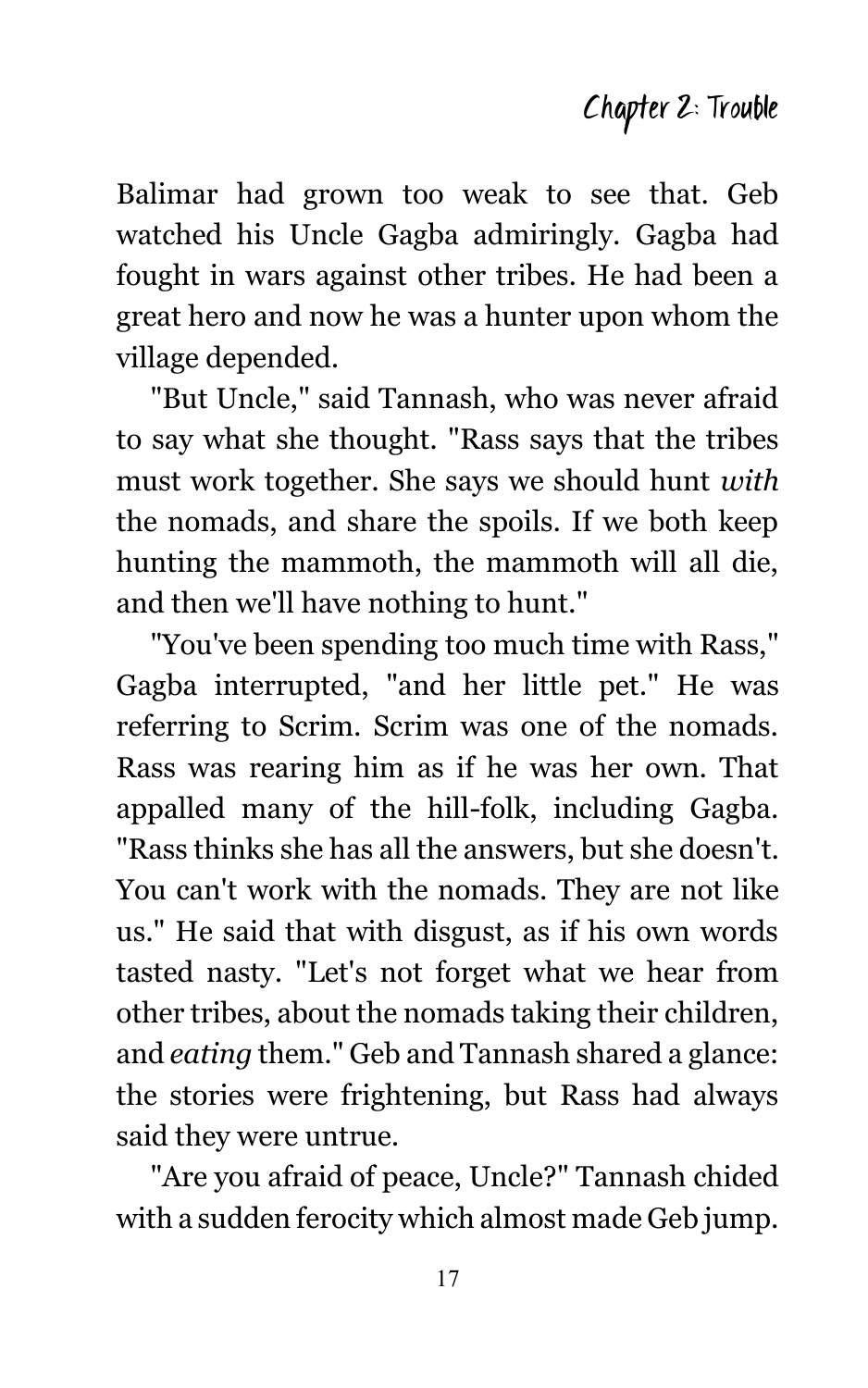"Are you worried the village won't need you anymore if there are no more wars?" Their uncle loved them both, but somehow, arguing with him seemed a bad idea to Geb.

Gagba turned his wild eyes towards Tannash. "Rass knows nothing, Tannash. Do not listen to her."

"Rass knows about peace, Uncle," Tannash said softly. Geb found himself envying his sister's firm mind. He'd heard this argument many times before, and couldn't decide what he thought. He didn't want the hill-folk to fight the nomads, but if the nomads were attacking the hunters and taking the animals, maybe that's what would have to happen.

"Enough," Balimar said sharply. "I will not have my own family fighting each other. The truth is, there are too many of us, both hill-folk *and* nomads. There are too many people in the valley, and not enough animals to hunt. Change is what is needed, not war. All our forefathers did was hunt, forage and *fight*, until people like Rass began to learn the ways of peace and co-operation."

At that moment, Gagba glanced at Geb and gave him a wink, as if the two of them had an understanding. Maybe Gagba had taken Geb's silence to mean he didn't agree with his father and Tannash. Geb had not made his mind up either way,